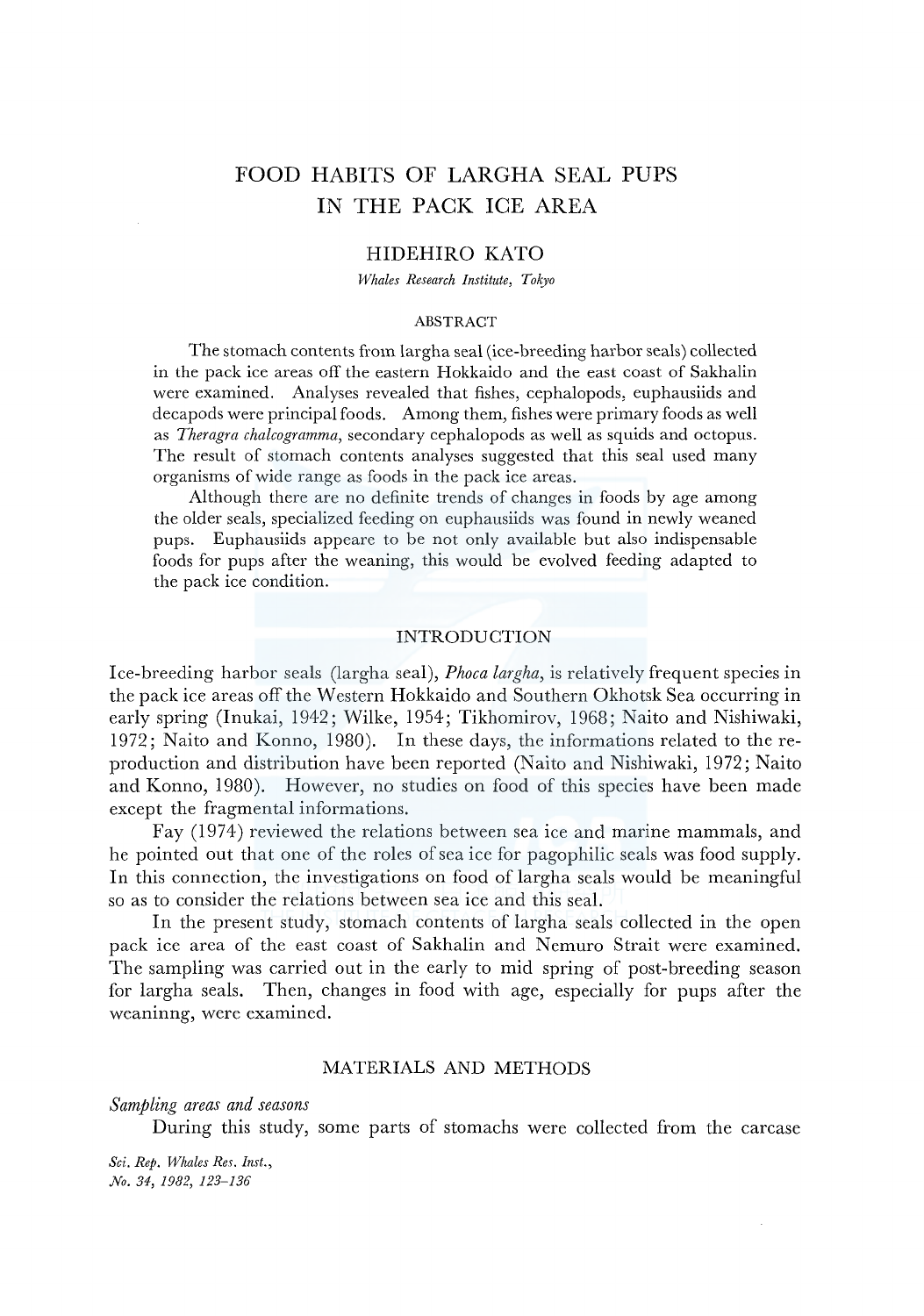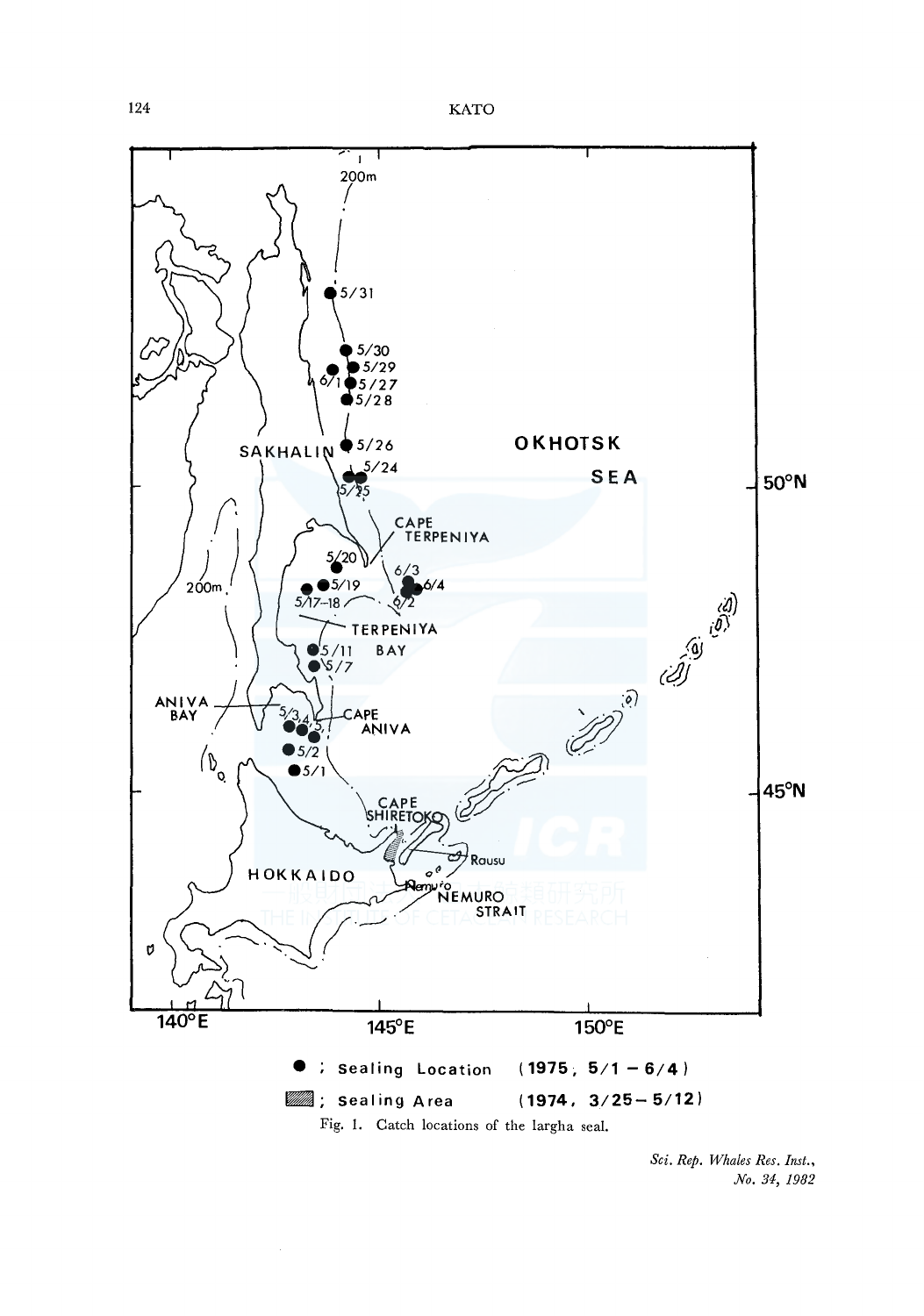accumulated in Kanazawa Fur Co., Nemuro, Hokkaido. Those seals were hunted in the pack ice area of Nemuro Strait during 25 March and  $12$  May 1974. Others were obtained in the pack ice area off the east of Sakhalin from the operation of *Dairin maru No. 5 (75.00 gross ton.), which is floating factory sealing type, in the* early spring during 4 March and 2 July 1975 with chasing to "front" of pack ice area. Both of sampling areas are shown in Fig. 1.

#### *Stomach contents and data collection*

All seals used in the present study were killed by shot guns or rifles. Initially, for the convenience of sampling stomach contents, all stomachs which were supposed to contain foods were reserved, but empty stomachs were not sampled after checking of contents. The stomachs were removed from the carcase bound at acrdiac orfice and pylorus with strings to avoid flowing out of contents. Sampled stomachs were reserved in  $20\%$  of formalin solution. The details of samples are summarized in Table 1. At the same time, body length and sex data follow on the all samples in both areas.

For the ageing carnine teeth were taken from under jaws, the growth layers were counted based on the same methods as reported in Naito and Nishiwaki (1972). Among the Sakhalion samples, 43 animals with stomach contents were aged by above methods, however, no ageing materials were collected in Nemuro Strait.

#### *Identification of food species*

Stomach contents were examined at the laboratory after the sampling works. If the contents are found under the very fresh condition in the stomach, food species was identified based on the outside characters, whereas in the case of contents heavily digested identification was aided by several collections of fish skelton, otolith and beak of cephalopods obtained in the adjacent waters of Hokkaido, as well as following publications; Hotta (1961), Matsubara (1955) and Watanabe (1958).

However, I was not able to succeed in satisfactorily identifying most of squids and octopus which consisted of only beak.

#### TABLE 1. SAMPLING SAMMARY ON STOMACHS OF LARGHA SEALS IN THE PRESENT STUDY

| Sampling Area & periods | No. stomach<br>examined | No. stomach<br>with age and<br>length data | No. stomach<br>with length data |  |
|-------------------------|-------------------------|--------------------------------------------|---------------------------------|--|
| Nemuro Strait           |                         |                                            |                                 |  |
| 25 March - 9 May 1974   | 47                      |                                            | 47                              |  |
| 15 March-15 May 1970    | $26*$                   | $26*$                                      | $26*$                           |  |
| Sakhalin                |                         |                                            |                                 |  |
| $1$ May $-4$ July 1975  | 43                      | 43                                         | 18                              |  |

\* Samples collected by Mr T. Itoh in 1970, these were used in only examination of changes in food with age.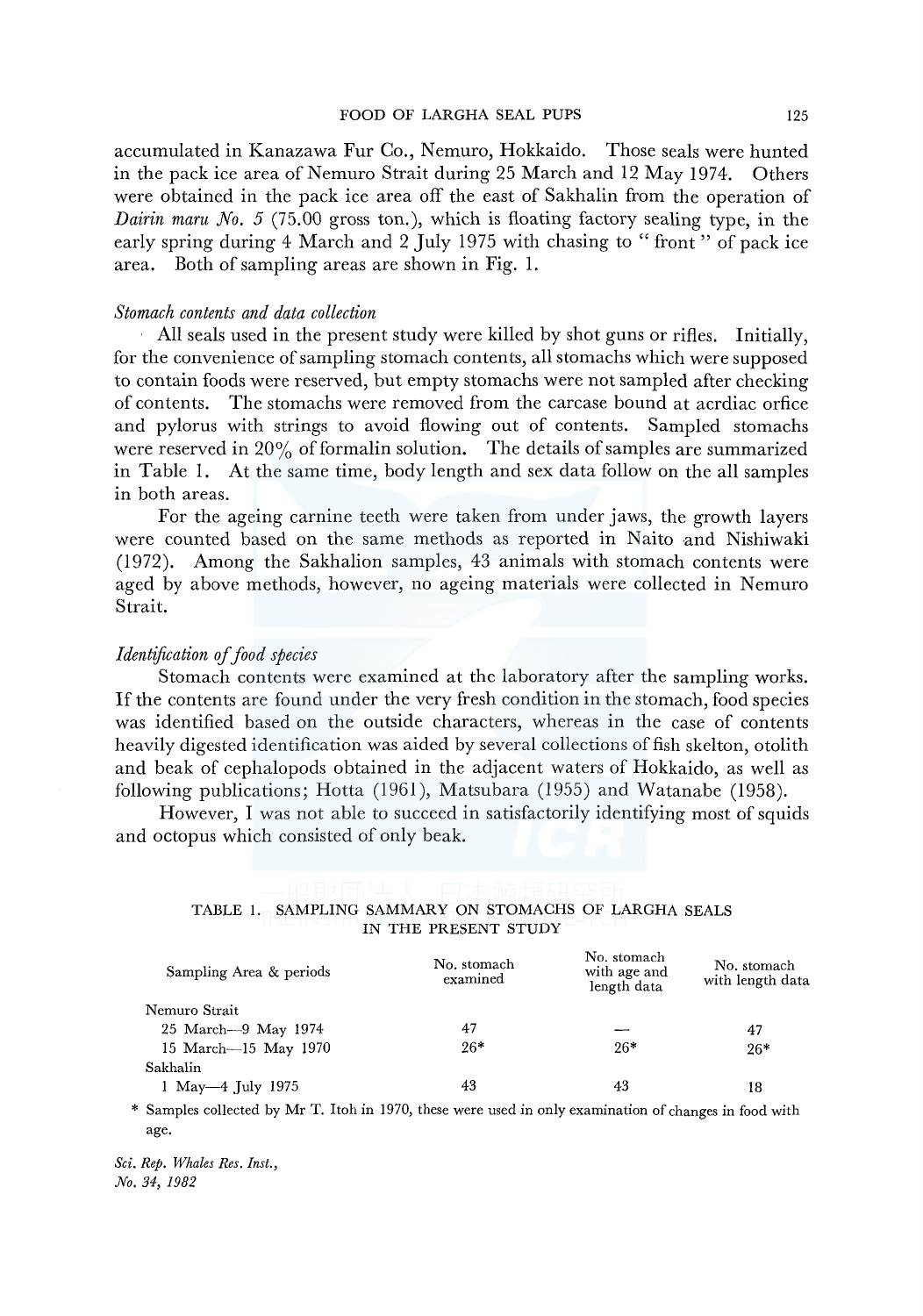#### *Index of food composition*

Several problems have been devoted in index of stomach contents analysis, therefore following two methods similar to the indices used in Spalding (1964) were considered for the present study.

Weight index: The stomach contents were weighed in each 5 g scale under the wet condition separately by food species. Small amounts of heavily digested materials less than 5 g which should not be regarded as food were recorded as "trace" in weight. Weights of each food species in each stomach are summed and index was represented as a percentage of summed weight against combined weight of each item of the total stomachs examined.

Occurrence index: Regardless of number of individuals, if at least one food species occurred in a stomach, this species was recorded as " one occurrence ". This index is expressed as a percentage of number of occurrence against the total number of stomach examined.

# STOMACH CONTENTS

As shown in Table 2, the analyses of largha seal stomach contents revealed that fishes, cephalopods were the primary food in the Nemuro Strait and waters off the east coast of Sakhalin.

Among the Nemuro strait samples, fishes was the primary food item for largha seals, comprising 78.9% and 91.7% in occurrence and weight indices, respectively. Among them, *Theragra chalcogramma* was the dominant species at 48.9% of occurence index and 47.0% of weight index, Pleuronectidae and *Hypomesus Japonicus* seemed to be also major species.

Cephalopods was secondary item, comprising  $42.6\%$  and  $6.3\%$  in occurrence and weight indices, respectively. It should be taken in account of under-representation in weight index of this item, because the remainder of cephalopods in stomachs usually consisted of beaks, eye lenses and pens. Concerning the identification, most of cephalopods were found under the heavily digested condition, it was considerably difficult, therefore, to identify species among the squid's beaks, although octopus was identified to be *Paraoctopus defleini* by the chracteristic their beaks.

Euphausiids including *Thysanoessa inermis* were found in the ten stomachs comprising  $21.3\%$  and  $2.0\%$  in occurrence and weight indices, respectively. There were clearly two types in occurrence of this item; one case was very small amount of fragments of euphausiids occurred, the other was large amounts of euphausiids occupied the most portions of the stomach contents. The latter type feeding seemed to be more frequent in younger animals. This will be examined in the latter chapter.

The results of stomach contents analyses in the Sakhalin samples, were almost similar to that in the Nemuro samples. *T. chalcogramma* was also the most important food far from the others, comprising  $72.1\%$  and  $82.5\%$  in occurrence and weight indices, respectively. *Clupea pallasi,* which is abundant species in sea ice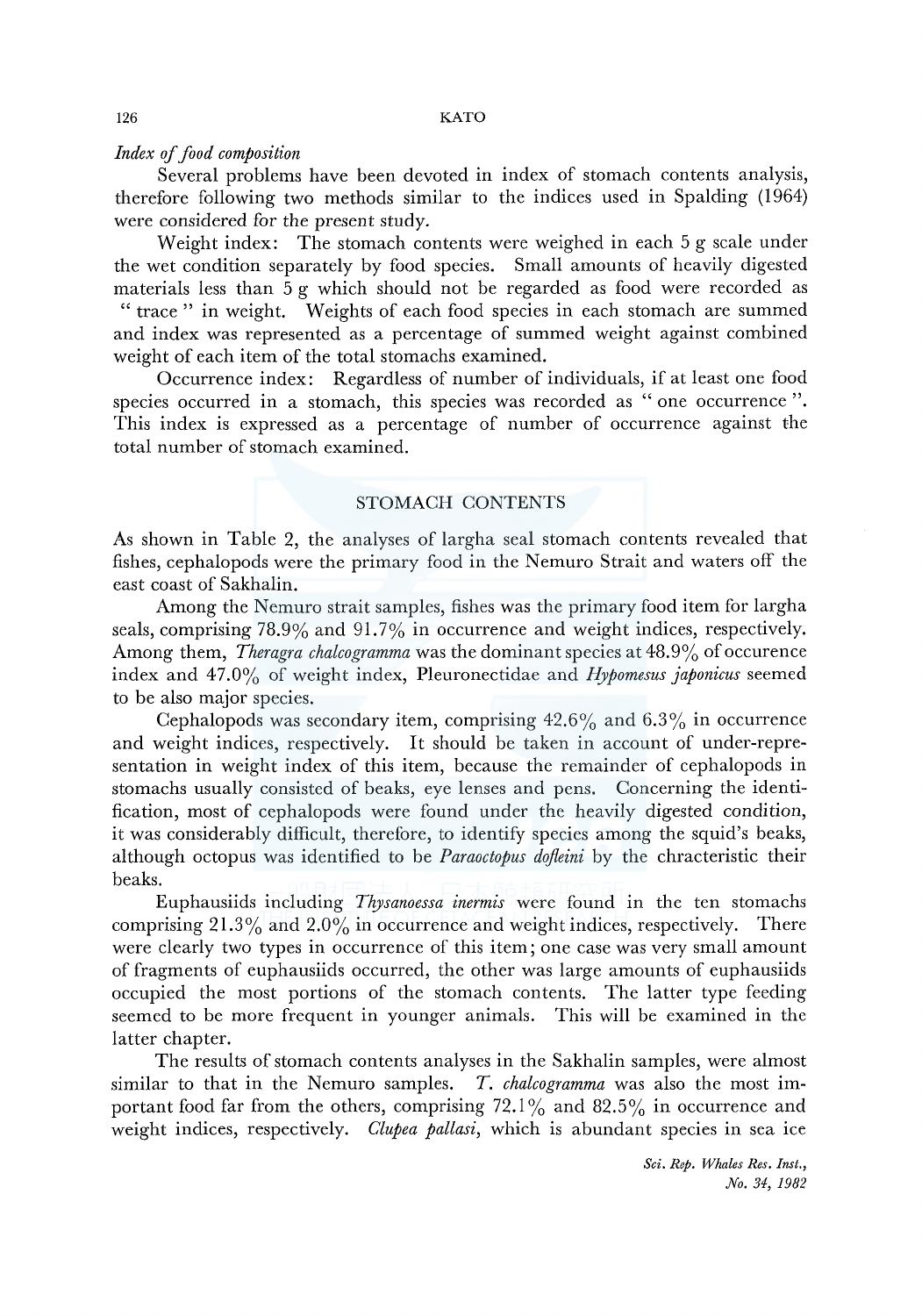#### FOOD OF LARGHA SEAL PUPS 127

|                               | Nemuro Strait $n=47$       |      |        |                    | Sakhalin $n=43$         |                     |        |              |  |
|-------------------------------|----------------------------|------|--------|--------------------|-------------------------|---------------------|--------|--------------|--|
| Food species                  | Occurrence<br>index        |      |        | Weight index       |                         | Occurrence<br>index |        | Weight index |  |
|                               | Number<br>$Oc$ -<br>curred | $\%$ | g      | $\frac{0}{6}$      | Number<br>Oc-<br>curred | $\%$                | g      | $\%$         |  |
| Fishes                        | 37                         | 78.9 | 24,495 | 91.7               | 31                      | 72.1                | 13,560 | 82.5         |  |
| Theragra chalcogramma         | 23                         | 48.9 | 12,645 | 47.0               | 23                      | 53.5                | 7,710  | 46.9         |  |
| Pleuronectidae                | 10                         | 21.3 | 1,020  | 3.8                | 1                       | 2.3                 | trace  | 0.0          |  |
| Eleginus gracilis             | $\boldsymbol{2}$           | 4.3  | 435    | 1.6                | 3                       | 7.0                 | 1,585  | 9.6          |  |
| Pleurogrammus sp.             | 1                          | 2.1  | 70     | 0.3                | $\overline{2}$          | 4.7                 | 1,460  | 8.9          |  |
| Hypomesus japonocus           | 5                          | 10.6 | 4,180  | 15.5               |                         |                     |        |              |  |
| Osmerus dentex                | 2                          | 4.3  | 465    | 1.7                | -1                      | 2.3                 | 70     | 0.4          |  |
| Sebastolobus macrochir        | $\,2$                      | 4.3  | 1,735  | 6.5                |                         |                     |        |              |  |
| Sebastes schleigeli           | 1                          | 2.1  | 300    | 1.1                |                         |                     |        |              |  |
| Ammodytes sp.                 | $\mathbf{1}$               | 2.1  | 10     | 0.0                |                         |                     |        |              |  |
| Aptocyclus ventricosus        | 1                          | 2.1  | 300    | 1.1                |                         |                     |        |              |  |
| Gymnocanthus sp.              | $\mathbf{1}$               | 2.1  | 950    | 3.5                |                         |                     |        |              |  |
| Gadus macrocephalius          | 1                          | 2,1  | 310    | 1.2                |                         |                     |        |              |  |
| Lycogramma zesta              | $\mathbf{1}$               | 2.1  | 2,140  | $\boldsymbol{8.0}$ |                         |                     |        |              |  |
| Clupea pallasi                |                            |      |        |                    | $6\phantom{1}6$         | 14.0                | 2,665  | 16.2         |  |
| Cottidae                      |                            |      |        |                    | 2                       | 4.7                 | 70     | 0.4          |  |
| Unidentified fish             | $\overline{2}$             | 4.3  | 100    | 0.4                | 5                       | 11.6                | trace  | 0.0          |  |
| Cephalopods                   | 20                         | 42.6 | 1,710  | 6.3                | 15                      | 34.9                | 720    | 4.3          |  |
| Octopus, Paraoctopus dofleini | 3                          | 6.4  | 225    | 0.8                | 12                      | 27.9                | 90     | 0.2          |  |
| Squids                        | 17                         | 36.2 | 1,485  | 5.5                | 3                       | 7.0                 | 630    | 3.8          |  |
| Euphausiids                   | 10                         | 21.3 | 530    | 2.0                | 12                      | 27.9                | 2,035  | 12.4         |  |
| Thysanoessa inermis           | $\boldsymbol{2}$           | 4,3  | 390    | 1.5                | $\overline{4}$          | 9.3                 | 290    | 1.8          |  |
| T. raschii                    |                            |      |        |                    | 5                       | 11.6                | 1,505  | 9.2          |  |
| Decapods                      |                            |      |        |                    | 7                       | 16.3                | 130    | 0.7          |  |
| Pandalus borealis             |                            |      |        |                    | 3                       | 7.0                 | 130    | 0.7          |  |
| Chionoecetes opitio           |                            | ---  |        |                    | 1                       | 2.3                 | trsce  | 0.0          |  |

#### TABLE 2. FOOD COMPOSITIONS OF LARGHA SEALS IN NEMURO STRAIT AND OFF THE EAST COAST OF SAKHALIN

area in Okhotsk Sea, was ranked in second species among fishes.

It was notable, among the item of cephalopods, that octopus were more frequent than squids in contrast with that in Nemuro samples.

Euphausiids revealed two species, *T. inermis* and *T. raschii* indicating almost same occurrence. Two species of decapods, *Pandalus borealis* and *Chionoecetes opitio* were found, but these were minor item as foods for largha seals.

The analyses show that *T. chalcogramma* are heavily used as a most important food for largha seals in the early spring of both areas. This fish is also important foods for land-breeding harbor seal, *P. richardi,* in the north western region of North Pacific (Imer and Sarber, 1947; Wilke, 1954; Kenyon, 1965), furthermore Pitcher (1977) found that this fish was most dominant prey for *P. richardi* throughout the year in Prince William Sound.

Table 3 shows the fishing yields statistics in the Nemuro Strait during March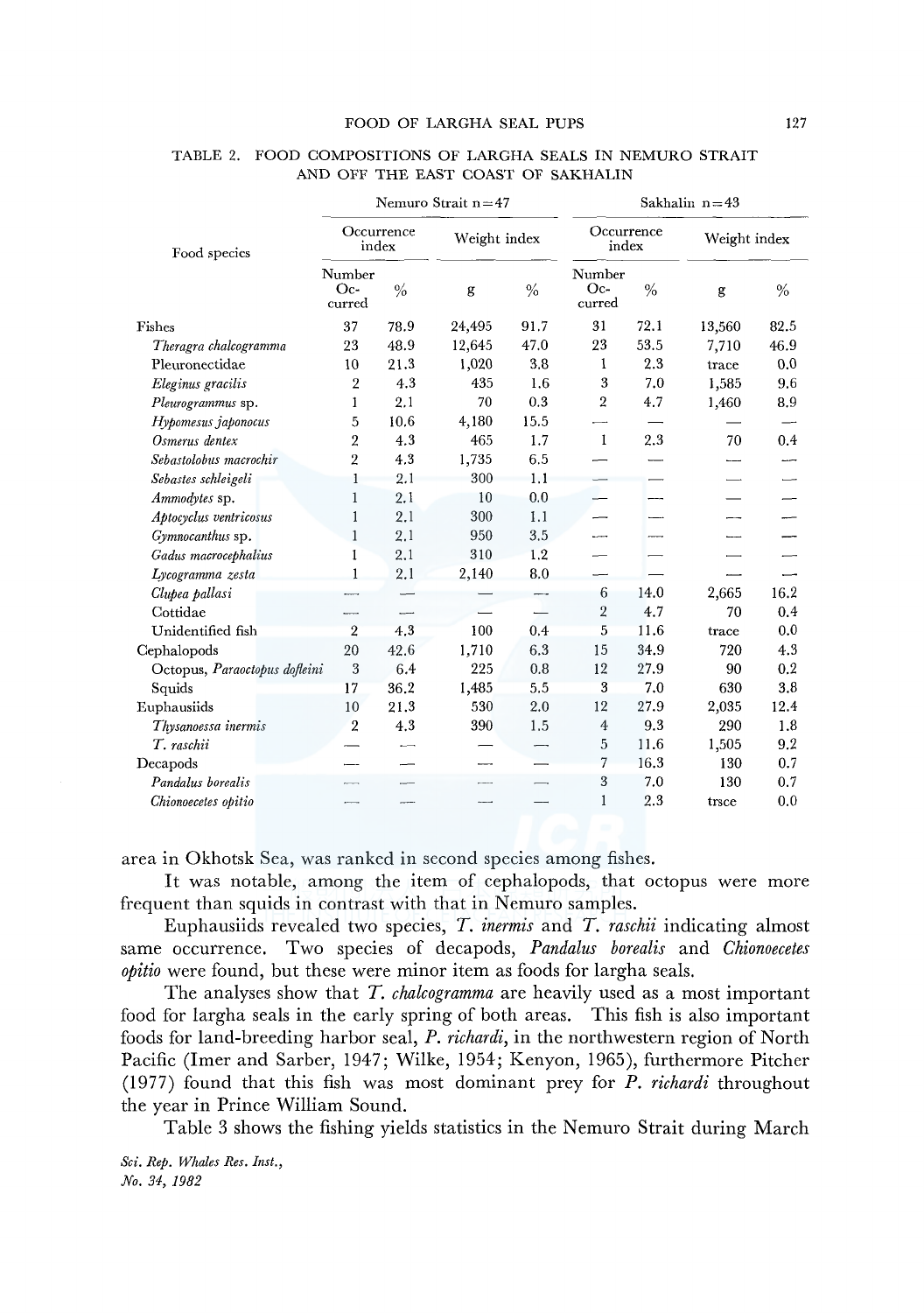#### 128 KATO

| <b>Species</b>        | Nemuro Strait<br>March-May, 1973 |           | Aniva and Terpeniya Bay<br>May, 1975 |              |  |
|-----------------------|----------------------------------|-----------|--------------------------------------|--------------|--|
|                       | tons                             | (%)       | tons                                 | (% )         |  |
| Gadus macrocephalus   | 4,455.3(13.3)                    |           |                                      | 2.2(0.1)     |  |
| Theragra chalcogramma | 18,029.1 (55.8)                  |           | $1,425.3$ $(81.5)$                   |              |  |
| Eleginus gracilis     |                                  |           |                                      | 17.9(1.0)    |  |
| Pleurogrammus sp.     | 773.6 (0.2)                      |           |                                      | 0.1(0.0)     |  |
| Clupea pallasi        |                                  | 5.1(0.0)  |                                      | 0.1(0.0)     |  |
| Pleuronec tidae       | 1,872,1(5.6)                     |           |                                      | 205.4 (11.4) |  |
| $H$ ypomesus sp.      |                                  |           |                                      | 0.1(0.0)     |  |
| Sebastolobus sp.      | 177.5(0.5)                       |           |                                      |              |  |
| Other fishes          | 8,269.5 (24.6)                   |           |                                      |              |  |
| Octopus               |                                  | 10.0(0.0) |                                      | 0.4(0.0)     |  |
| Squid                 |                                  | 1.5(0.0)  |                                      |              |  |
| Shrimp                |                                  |           |                                      | 9.0(0.5)     |  |
| Others                |                                  |           |                                      | 98.5(5.5)    |  |

#### TABLE 3. FISHING YIELD STATISTICS FOR 1973 MARCH-MAY FROM NEMURO STRAIT AND FOR 1975 MAY FROM ANIVA AND TERPENIYA BAY

and May 1973 and in the waters off the east coast of Sakhalin in May 1975 (Hokkaido suisanbu, 1974; 1976), approximately coinciding with the sampling seasons and areas in the present study. The catch of *T. chalcogramma* was also dominant far from those of others. Although there are still several problems, assuming the fisheries catch shows fish-fauna in the both of two waters, largha seals feed primarily on abundant species. This suggests no preference on species if the organisms are available size and behavior for seals as foods. Generally speaking in the trends of stomach contents, most of food species which occurs in stomachs are basically in the category of coastal species in this season inhabiting from the surface to the bottom, moreover, schooling fishes such as *T. chalcogramma, Hypomesus japonocus*  contributed as major food species for this seal. The only few informations of fishes, cephalopods and others are available in the ice areas, but largha seals can possibly use the most of nekton inhabiting ice areas as their foods.

# CHANGES IN FOOD WITH AGE

Spalding (1964) pointed out an increase in food size and suggested changes in food species with age in northern fur seals, *Callorhinus ursinus.* Moreover specialized feeding habits of newly weaned pups in *P. richardi* has been reported by Havinga (1933), Fisher (1952), Bigg (1973) and Pitcher (1977). Therefore, substantial changes in food with age would be expected in the samples of the present study.

For the convenience of this examination, "growth stage" which was classified into four categories, pups, youngs, maturings and adults, based on primarily ages was adopted instead of age classes due to small sample size. Among the samples of no age data, however, growth stages were classified tentatively by their body length based on age-length relations in Tikhomilov (1964) and Naito and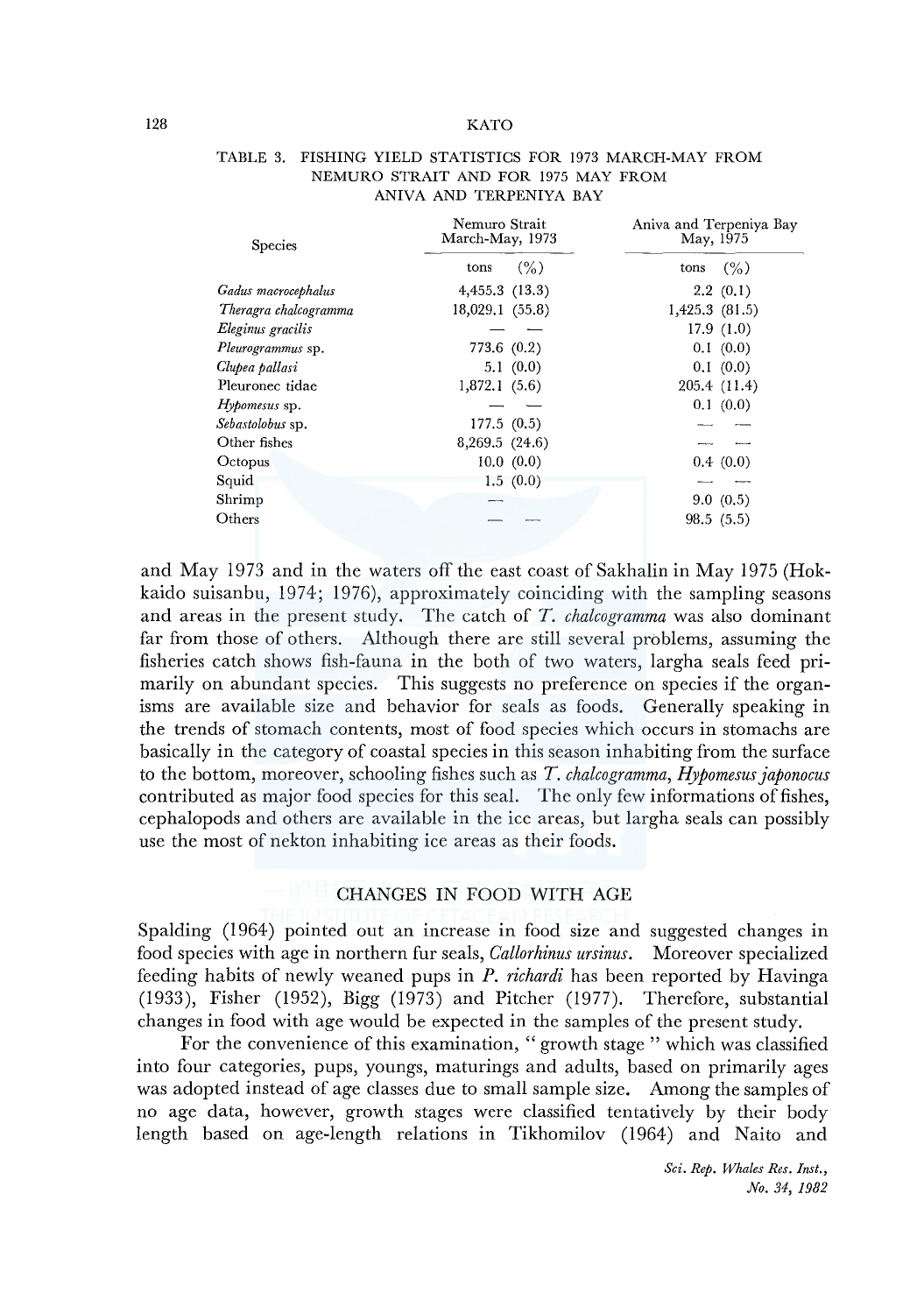| Stage     |         | Body length (cm)                  |         |  |  |  |  |
|-----------|---------|-----------------------------------|---------|--|--|--|--|
|           | Age     | Male                              | Female  |  |  |  |  |
| Pups      | 0       | distinguishable from other stages |         |  |  |  |  |
| Youngs    | $1 - 2$ | $-130$                            | $-127$  |  |  |  |  |
| Maturings | $3 - 4$ | $131 - 145$                       | 128-141 |  |  |  |  |
| Adults    | $5-$    | 146–                              | $142-$  |  |  |  |  |

Nishiwaki (1972). As a result, following criteria were used in this examination:

The 26 stomach samples with age data obtained in Nemuro Strait in 1970 were added to the present study examined in previous section, then the total of 116 stomachs were available in this examination.

#### *Food compositions*

Food compositions in each growth stage are indicated in Table 4.

Pups: 16 stomachs were examined in this stage, revealing fishes, cephalopods, euphausiids and decapods. Among them, euphausiids are the dominant

| TABLE 4. COMPOSITION OF FOOD ITEMS IN RELATION TO THE GROWTH |  |                       |  |  |  |
|--------------------------------------------------------------|--|-----------------------|--|--|--|
|                                                              |  | STAGE IN HARBOUR SEAL |  |  |  |

| Food items              | Pups<br>$Oc.\%$ | $N = 16$<br>$W.\%$       | Young<br>$Oc.\%$ | $N = 35$<br>$W.\%$ | Maturing $N = 16$<br>$Oc.\%$ | $W.\%$ | Adult<br>$Oc.\%$ | $N = 49$<br>$W.\%$ |
|-------------------------|-----------------|--------------------------|------------------|--------------------|------------------------------|--------|------------------|--------------------|
| Fishes                  | 18.8            | 1.0                      | 74.3             | 90.9               | 75.0                         | 88.7   | 91.8             | 95.8               |
| Theragra chalcogramma   | 6.3             | $\rm 0.2$                | 34.3             | 36.4               | 56.3                         | 58.7   | 65.3             | 53.7               |
| Clupea pallasi          |                 |                          | 8.6              | 3.5                | 6.3                          | 0.7    | 6.1              | 7.2                |
| Pleuronectidae          | 6.3             | 0.0                      | 8.6              | 9.4                | 31.3                         | 8.7    | 12.2             | 3.5                |
| Eleginus gracilis       |                 |                          | 11.4             | 4.5                |                              |        | 4.1              | 8.2                |
| Pleurogrammus sp.       |                 |                          |                  |                    | 6.3                          | 0.9    | 2.0              | 0.2                |
| Hypomesus japonicus     |                 |                          |                  |                    |                              |        | 2.1              | 1.6                |
| Osmerus dentex          |                 | $\overline{\phantom{0}}$ | 8.6              | 18.7               |                              |        | 6,1              | 1.7                |
| Sebastolobus macrochior |                 |                          | 5.7              | 8.9                |                              |        | 4.1              | 0.4                |
| Sebastes schleigeli     |                 |                          | 8.6              | 7.8                |                              |        | 4.1              | 3.7                |
| Sebastes sp.            |                 |                          |                  |                    |                              |        | 8.2              | 4.4                |
| Ammodytes sp.           |                 |                          | 2.9              | 0.1                |                              |        | --               |                    |
| Aptocyclus ventricosus  |                 |                          |                  |                    |                              |        | 4.1              | 1.3                |
| Gymnocanthus sp.        |                 |                          |                  |                    | 12.5                         | 19.7   | 6.1              | 1.0                |
| Lycogramma zesta        |                 |                          |                  |                    |                              |        | 2.0              | 6.9                |
| Unidentified fish       | 6.3             | 0.8                      | 5.7              | 1.6                |                              |        | 2.0              | 1.0                |
| Cephalopods             | 6.3             | 0.8                      | 54.2             | 6.7                | 75.0                         | 9.6    | 50.0             | 4.0                |
| Octopus                 |                 |                          | 22.9             | 0.2                | 25.0                         | 4.7    | 30.6             | 1.2                |
| Squid                   | 6.3             | 0.8                      | 31.4             | 6.5                | 50.0                         | 4.9    | 24.5             | 2.8                |
| Euphausiids             | 81.3            | 95.5                     | 25.7             | $2.4\,$            | 18.8                         | 1.7    | 6.1              | 0.0                |
| Thysanoessa inermis     | 25.0            | 24.0                     |                  |                    |                              |        |                  |                    |
| Thysanoessa raschii     | 31.3            | 67.8                     |                  |                    |                              |        |                  |                    |
| Decapods                | 12.5            | 2.7                      | ---              |                    |                              |        | 12.2             | 0.2                |
| Pandalus borealis       | 6.3             | 1.2                      |                  |                    |                              |        |                  |                    |
| Chionoecetes opitio     |                 | ---                      | ----             | --                 |                              |        | 2.0              | 0.0                |

 $Oc$ .  $\%$  = percentages of frequency of occurrence

 $W.\% =$  Percentages of weight composition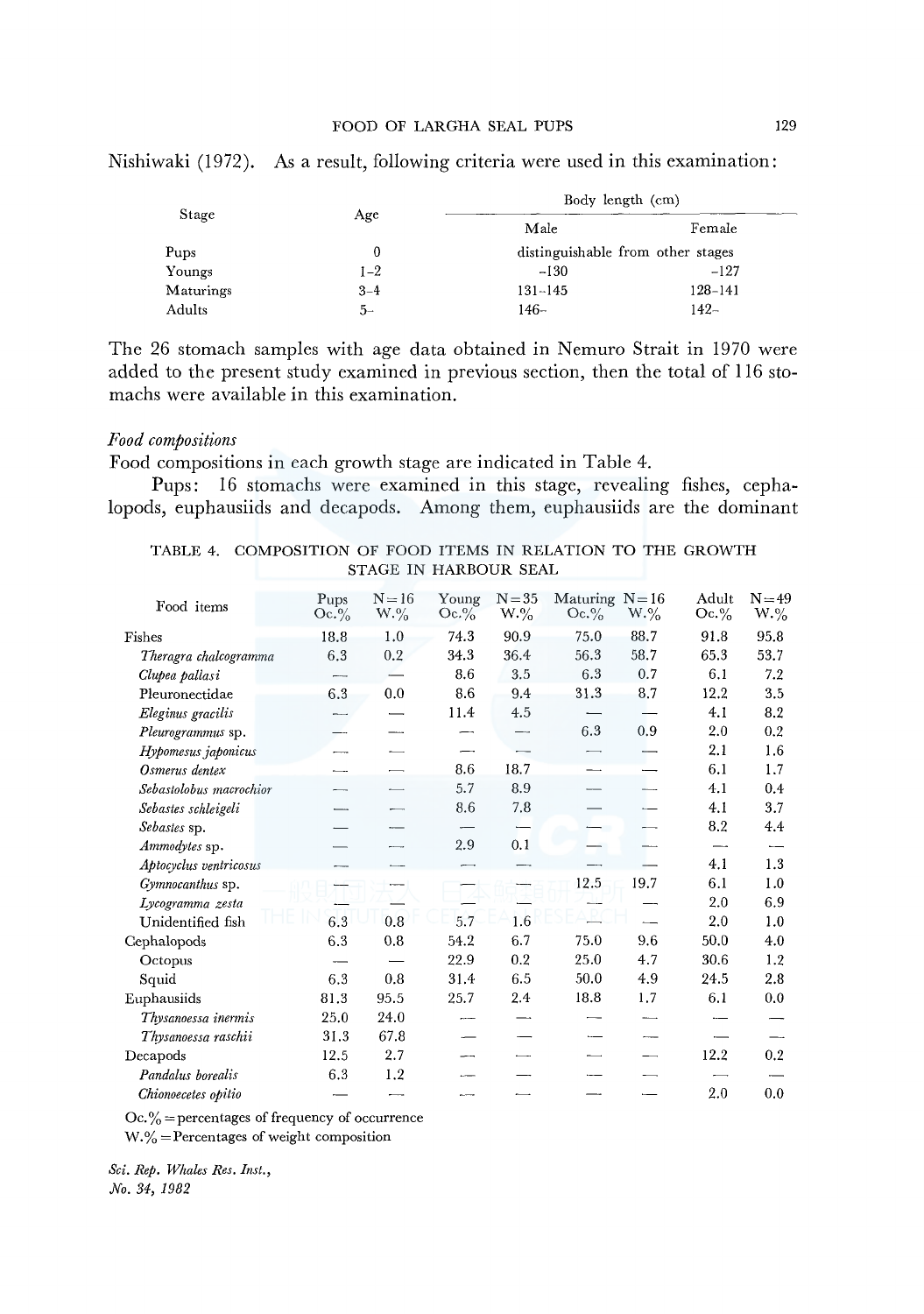130 K ATO



Fig. 2. Stomach contents of pups containing Thysanesas inermis.

item in both indices  $(81.3\%$  and  $95.5\%$  in occurrence and weight indices, respectively),  $T$ . inermis and  $T$ . raschii were identified in this item. It was notable that 13 out of 16 pups fed on only euphausiids, showing clearly "true foods" rather than "accidental foods" as shown in Fig. 2. On the other hand, fish  $(T$ . chalcogramma) and cephalopods were minor item in this stage, and these were found in only one stomach collected in 17 May.

Young: 35 stomachs were available in this stage. Fish was primary item comprising 74.3% and 90.9% in occurrence and weights indices, however,  $T$ . chalcogramma of dominant species showed only 34.5% and 36.4% in occurrence and weight indices, respectively, indicating considrably lower value than that in older stages. On the other hand, indices of euphausiids revealed lower value than pups stage and these arc seemed to be not " true food " in this stage, although two seals fed on relatively large amounts of euphausiids.

Maturing: Fish was primary item in the 16 stomachs, indicating almost same value as previous stage. It was notable that cephalopods occurred frequently  $(75.0\%)$  among the all growth stages.

Adult: Fish eontributed as more important foods indicating 91.8% and 95.8 % in occurrence and weight indices, respectively. At least 13 species as well as T. chalcogramma were identified. The segments of euphausiids occurred in three stomachs, but these were deary accidental foods.

Summarizing above, euphausids were mainly used as a substantial food for pups, whereas this item was minor as "accidental food" in the other older stages, although few seals in young stage fed on relatively large amounts of euphausiids. These suggested specialized feeding on euphausiids in pups. On the other hand, fishes and cephalopods much contributed as major items in older three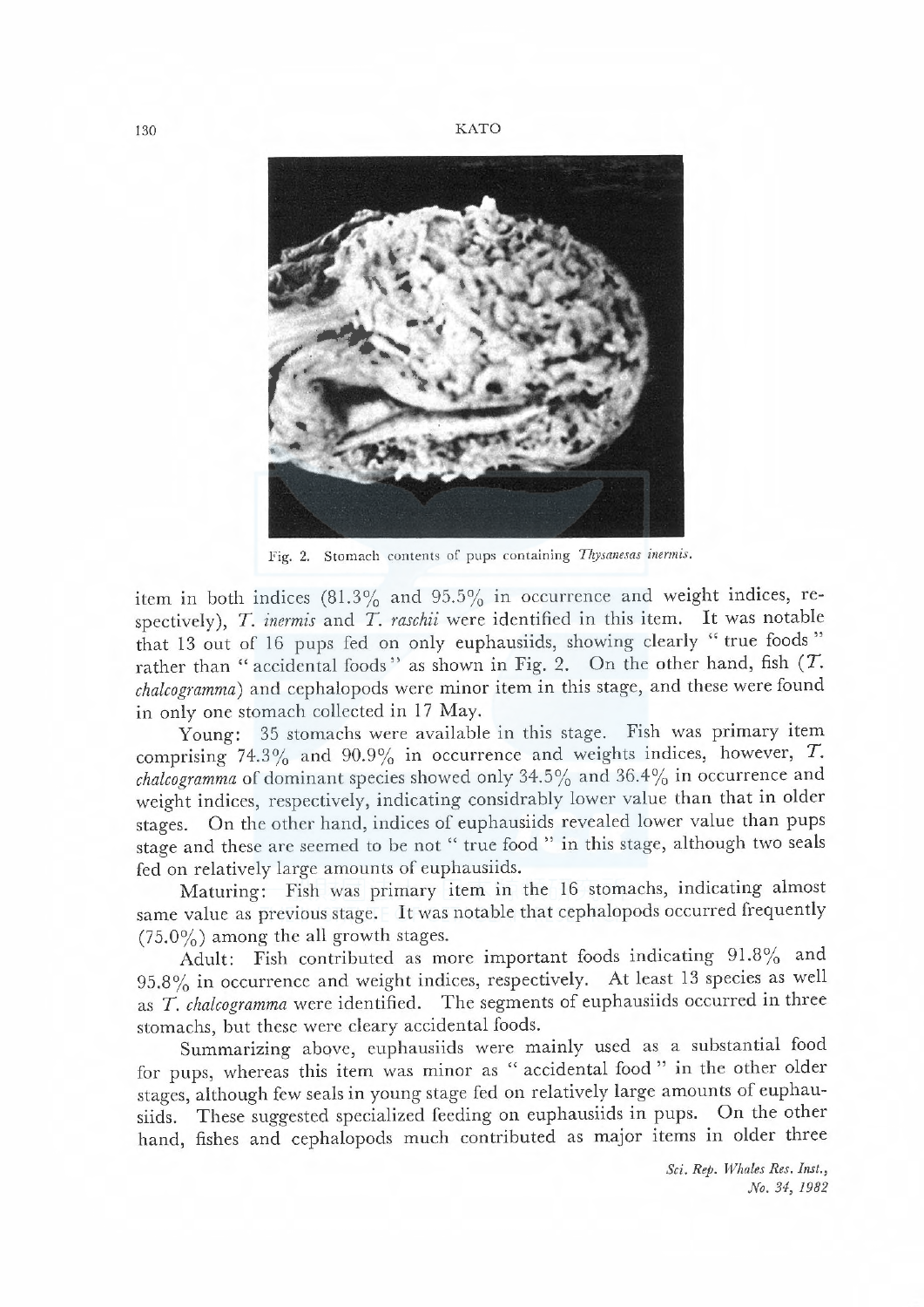

Fig. 3. Changes of food composition in relation to the growth stages in largha seal. upper: weight index, below: occurrence index.

stages. It was notable that the values in both indices of *T. chalcogramma* seem to increase with growth stages. Fig. 3 shows changes in foods composition based on food items with growth stages. These changes were confirmed by the statistical test in both indices. In the case of weight index, 2-n test utilizing  $\chi^2$  values was adopted so as to examine changes between nearest two growth stages. The test revealed the significant difference between pups and young stages ( $\chi^2_{\text{cal}}=26.26>\chi^2$  $=(0.05, 3)$ , whereas any differences were not detected between the other stages. For the convenience of statistical test in occurrence index, 2-2 test utilizing  $\chi^2$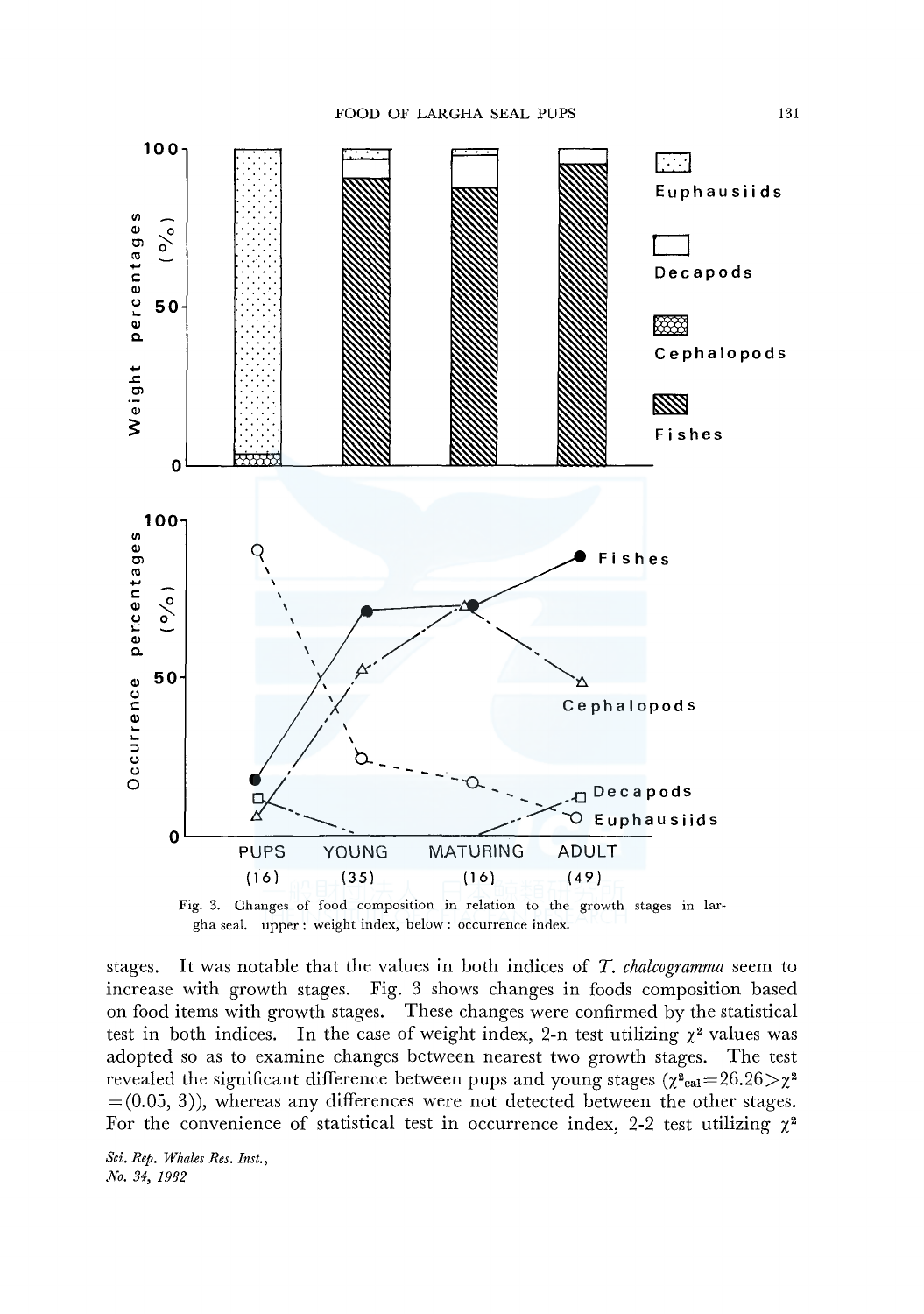#### 132 KATO

values was adopted. The test revealed significant differences between pups and youngs stages in items of euphausiids  $(\chi^2_{\text{cal}}=13.81>\chi^2$  (0.05, 1)), fishes  $(\chi^2_{\text{cal}}=$  $13.81 > \chi^2$  (0.05, 1)) and cephalopods ( $\chi^2_{\text{cal}}=10.63 > \chi^2$  (0.05, 1)).

Both of tests confirmed different food composition between pups and other stages, that is, pups preferred euphausiids to fishes and cephalopods.

#### Food size

It seems that food size probably changed with growth stages with changes in food species. However, it is slightly difficult to measure food size directly utilizing stomach contents. T. chalocogramma was dominant food species in the stomach contents examination of this seal, and occurred in all growth stages. Then, assuming that this fish is the representative food item, food size was examined. The subopercle of this fish has very unique shape as shown in Fig. 4, and it often contributed to the identification of this fish in the stomach contents. Moreover,



: l cm.

Fig. 4. Subopercle of Theragra chalcogramma found in stomach of largha seals.



#### Length of subopercle in mm

Fig. 5. Size distributions of subopercles of Theragra chalcogramma found in the stomach contents in each growth stage.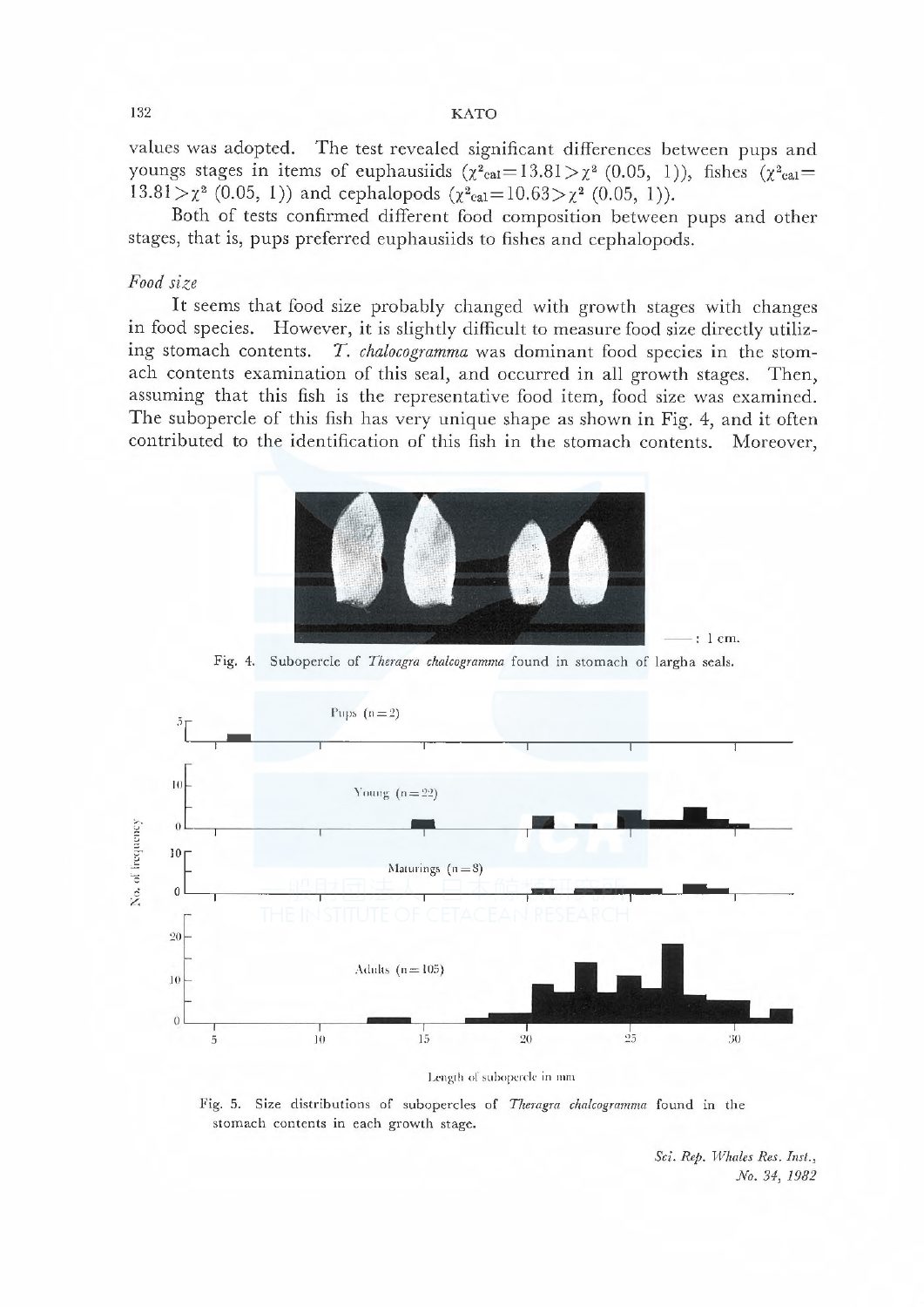at the counts of number of individuals, this character appears to be better than that of otolith.

The length distributions of undamaged subopercles in each growth stage are shown in Fig. 5. The means and variances (95% confidence limits) of those in each stage were:

> pups, 7.00 (mm) youngs,  $25.09 \pm 7.55$ maturing,  $25.50 \pm 5.10$ adult, 25.15±6.96

The differences of mean length of subopercles between stages were examined utilizing t-values. The test revealed no significant difference between three older stages. Yoshida and Kato (1981) examined the relation between length of subopercle and standard length of *T. chalcogramma,* following relation was made:

# $Y = 0.0936$   $X^{0.958}$

where,  $X =$ length of fish and  $Y =$ length of subopercle. Utilizing above relation, stnadard length of T. *chalcogramma* can be reproduced as follows:

> pups 90.35 (mm) youngs  $342.51 \pm 97.78$ maturing 348.36±64.93 adults 343.37±89.82

From the above estimations, it is clear that pups fed on smaller size of *T. chalcogramma* compared with older animals in other three stages.

Taking account of sizes of other food organisms, T. *chalcogramma* was in the largest category of food size in each older three stage. It was notable that all food species found under the fresh condition retained whole body. These suggest swallowing feeding type rather than gnawing. Therefore, there is no difference in available food size among the three older stages.

#### DISCUSSION

As mentioned previously, sample collections in the present study were carried out during the post breeding seasons, where is front of sea ice area when sea ice were melting and retreating toward the north. The chronological reproductive behavior of largha seal in this period have been reported by Naito and Nishiwaki (1972). According to their reports, the parturition took place between middle and end of March, moulting of the white coat and weaning occurred 2-3 weeks after birth. It is also notable in their report that independence of pups from their mothers occurred suddenly compared with land-breeding harbour seal, suggesting no mother's care of feeding to pups. Although the behavior of pups of early stage of life after weaning is still not known, even for such pups as never experienced and learned diving and feeding, available food would be only euphausiids which is stational and smaller organisms in the ice area. Moreover, *T. inermis* and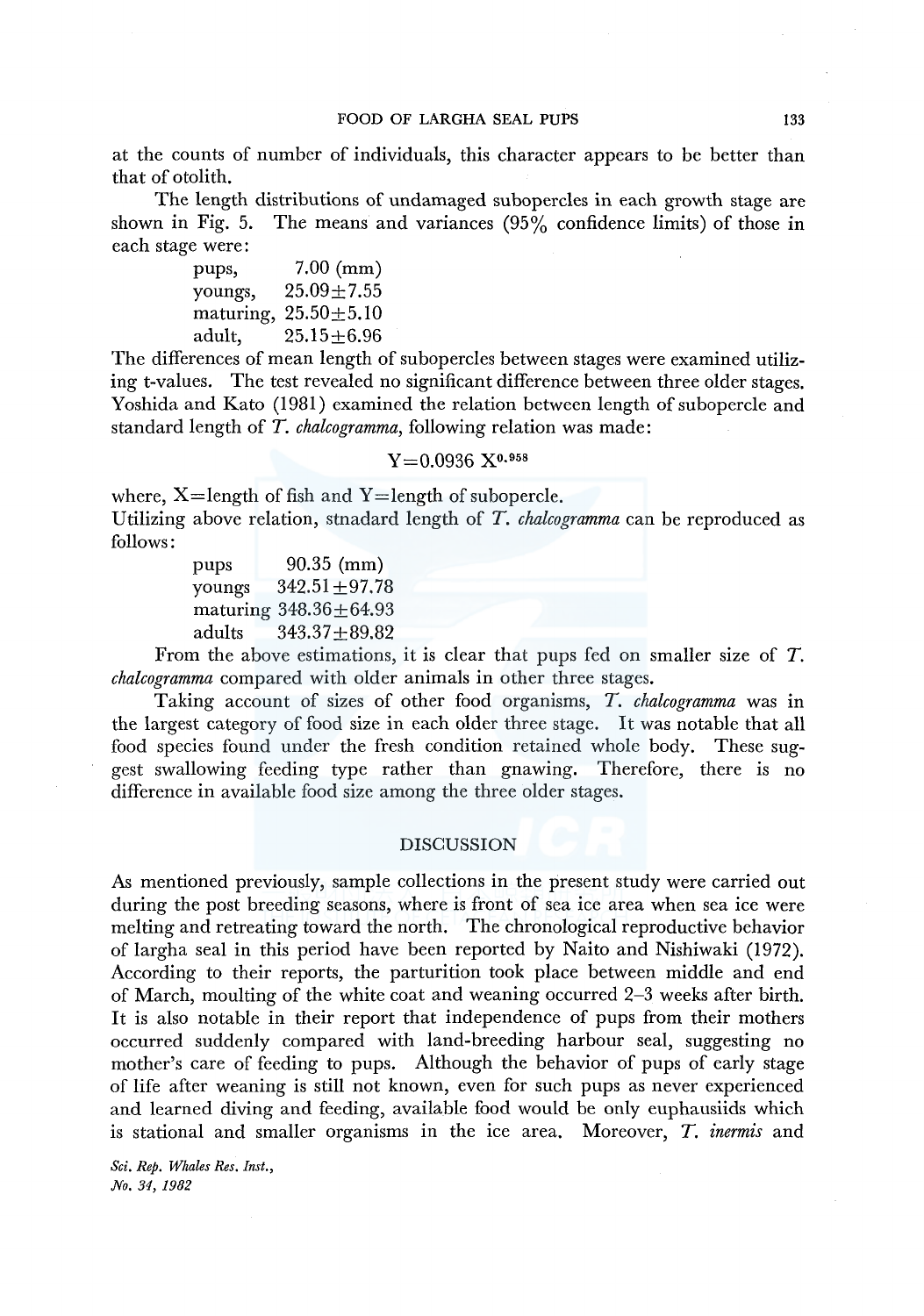*T. raschii* found in stomachs of pups usually formed patch distribution near the surface (Ponomareva, 1963), these would be also convenient for pups. Furthermore, Naito and Nishiwaki (1Q72) found the decreasing in the thickness of blubber among the after weaning pups compared with suckling animals. If the euphausiids or similar organisms were absent in the pack ice area, most of pups would not be able to survive in such a critical period above. It appears, therefore, that the presence of euphausiids in the area and zone in which newly weaned pups can swim and dive guarantees survival of pups in the early life stage of this species.

Fay (1974) pointed out that one of the major role of sea ice for pagophilic seals was food supply. In this connection, generally speaking, specialized ice community of organisms are formed under inner parts of ice floes (McRoy, 1974; Horner, 1976), and the zoo plankton such as euphausiids which used organisms above as food are concentrated in the pack ice area (Fukushima and Meguro, 1966). Therefore, specialized feeding on euphausiids of pups seems to utilize fully above phenomena.

However, specialized feeding of pups would be only continued during limited periods in post breeding season, that is, this feeding may be transitional feeding, until pups can feed on fishes and cephalopods with increasing of feeding experience. This would be supported by the result of stomach contents of pup collected in latest periods among the stomach samples from pups, and also would be closely related to the behavior of sea ice in this season. Moreover, considerably short suckling periods of this seal reported by Naito and Nishiwaki (1972) possibly related to the specialized feeding on euphausiids of pups. After the specialized feeding in pups, it appears that young seals forage over a larger feeding area with development and increasing in feeding experience, select a greater number of food species and take prey of larger size. As a result, throughout their life, largha seals use organisms in very wide range inhabiting the pack ice area.

Finally, the pack ice served not only reproductive grounds but also food supply for largha seals, especially in early stage of their life. In other words, largha seals have evolved feeding habits adapted to the ice condition.

#### ACKNOWLEDGMENTS

This paper originally consisted some parts of a thesis which was submitted for an M.A. degree in Fisheries at Hokkaido University. It has been slightly modified for the present publication.

During the course of above thesis, Drs T. Tsujita, S. Mishima, K. Shimazaki, T. Nishiyama (present, University of Alaska) and H. Ogi of RINPF of Faculty Fisheries, Hokkaido University made helpful suggestions and gave facilities. Drs T. Igarashi and A. Kawamura of Hokkaido University also made valuable suggestions in draft of thesis.

I wish to express my thanks to Dr Y. Naito of National Polor Research Institute for his valuable instructions in the treatment of seal's materials and suggestion in making draft. My sincere thanks also are due to Mr T. Itoh of Gifu dental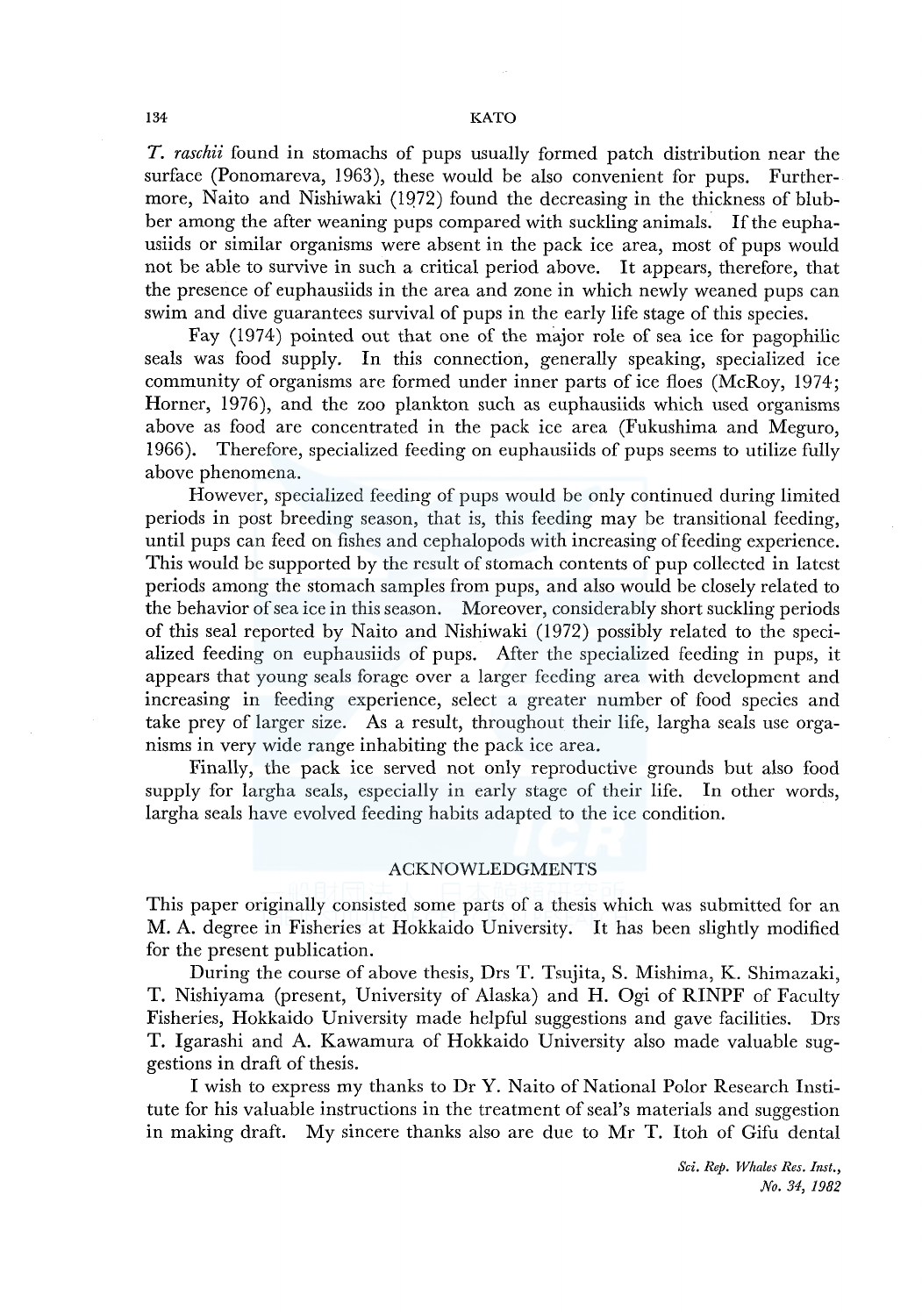college for the permission to use his stomach collections and valuable suggestion. Dr K. Wada of Kyoto University and member of Marine Mammal Research Group encouraged to develop my thesis.

Finally, I was not able to carry out sample collecting without the co-operation of those mentioned below: Mr K. Shibuta of Shibuta Kaijyu Gyogyo Co. Ltd., crew of *Dairin maru* No. 5, and Messrs N. Kanazawa and S. Sasamori of Kanazawa fur skin Co. Ltd.

#### REFERENCES

- Fay, F. H., 1974. The role of ice ecology of mammals of the Bering Sea. pp. 383-399. *In:* D. W. Hood and E.J. Kelly (ed.) *Oceanography of the Bering Sea,* Inst. Mar. Sci. Univ. Alaska, Fair banks, 623 pp.
- Fisher, H. D., 1952. The status of the harbour seal in British Columbia with particular reference to the Skeena River. *Bull. Fish. Res. Board. Can.,* 93: 1-58.
- Fukushima, H. and H. Meguro, 1966. The plankton ice as basic factor of the primary production in the Antarctic Ocean. *Antarctic Res.,* 27: 99-101.

Harner, R. A., 1976. Sea ice organism. *Oceanogr. Mar. Biol. Ann. Rev.,* 14: 167-182.

Havinga, B., 1933. Der Seehund in den Hollandischen Gerwassern. *Tijdschr. Ned. Dierk. Verreen.,* 3: 79- 111.

Hokkaido Suisanbu, 1974. *Hokkaido Suisan Gensei,* Hokkaido-cho, Sapporo, 301 pp. (in Japanese).

Hokkaido Suisanbu, 1976. *Hokkaido Suisan Gensei,* Hokkaido-cho, Sapporo, 300 pp. (in Japanese).

Hotta, H., 1961. *Comparative study of the axial skeleton of Japanese taleostei.* Nippon Gyogaku Shinkokai, Tokyo 155 pp. $+$ Pl. LXX.

- Imler, R.H. and H. R. Sarver, 1947. *Harbor seals and sea lions in Alaska.* USDI. Fish and Wildlife Ser. Sepe. Sc. Rep. 28, 23 pp.
- Inukai, T., 1942 Hair seals in our northern waters (I). *Shoukubtsu Oyobi Dobutsu,* 10 (10): 927-932. (in Japanese).
- Kenyon, K. W., 1965. Food habits of harbor seals at Amchitku Island, Alaska. *J. Mamm.,* 46 (!): 103- 104.
- Matsubara, K., 1955. *Fish morphology and hierarchy.* Ishizaki-shoten, Tokyo, 1,605 pp.+ Pl. 135. (in Japanese).
- McRoy, C. P. and J. J. Goering, 1974. The influence of ice on the primary productivity of the Bering Sea. pp. 401-421. *In:* D. W. Hood and E.J. Kelly (ed.) *Oceanography of the Bering Sea,* Inst. Mar. Sci. Univ. Alaska, Fairbanks, 623 pp.
- Naito, Y. and S. Konno, 1980. The post breeding distributions of ice-breeding harbour seal *(Phoca largha)*  and ribbon seal *(Phocofaciata)* in the southern sea of Okhotsk. *Sci. Rep. Whales Res. Inst.,* 31: 105-119.
- Naito, Y. and M. Nishiwaki, 1972. The growth of two species of harbour seals in the adjacent waters of Hokkaido. *Sci. Rep. Whales Res. Inst.,* 24: 127-144.
- Pitcher, K. W., 1977. Population productivity and Food habits of harbor seal in the Prince William Sound-Copper River Delta Anea, Alaska. MMC-75/03, PB 266 935, 36 pp.
- Ponomareva, L. A., 1963. *The euphausiids of the North Pacific, Their distribution and ecology.* (Translated from Russian by S. Nemchonok, 1966), 1.P.S.T., Jerusalem, 154 pp.
- Spalding, D.J., 1964. Comparative feeding habits of the fur seal, sea lion and harbour seal on the British Columbia Coast. *Bull. Fish. Res. Board Can.* 146: 1-52.
- Tikhomirov, E. A., 1968. Body growth and development of reproduction organs of the North Pacific Phocids. pp. 213-241. *In:* V. A. Arsen'ev and K. I. Panin (ed.) *Pinnipeds of the North Pacific.* (Translated from Russian by J. Sal Kind, 1971), 1.P.S.T., Jerusalem., 275 pp.
- Watanabe, M., 1958. Nipponsan Kajika-ka gyorui no kenkyu. *kagaku Shikenjo Hokoku,* 6,013: 1-146. (in Japanese).

Wilke, F., 1954. Seals of northern Hokkaido.]. *Mamm.,* 35 (2): 218-224.